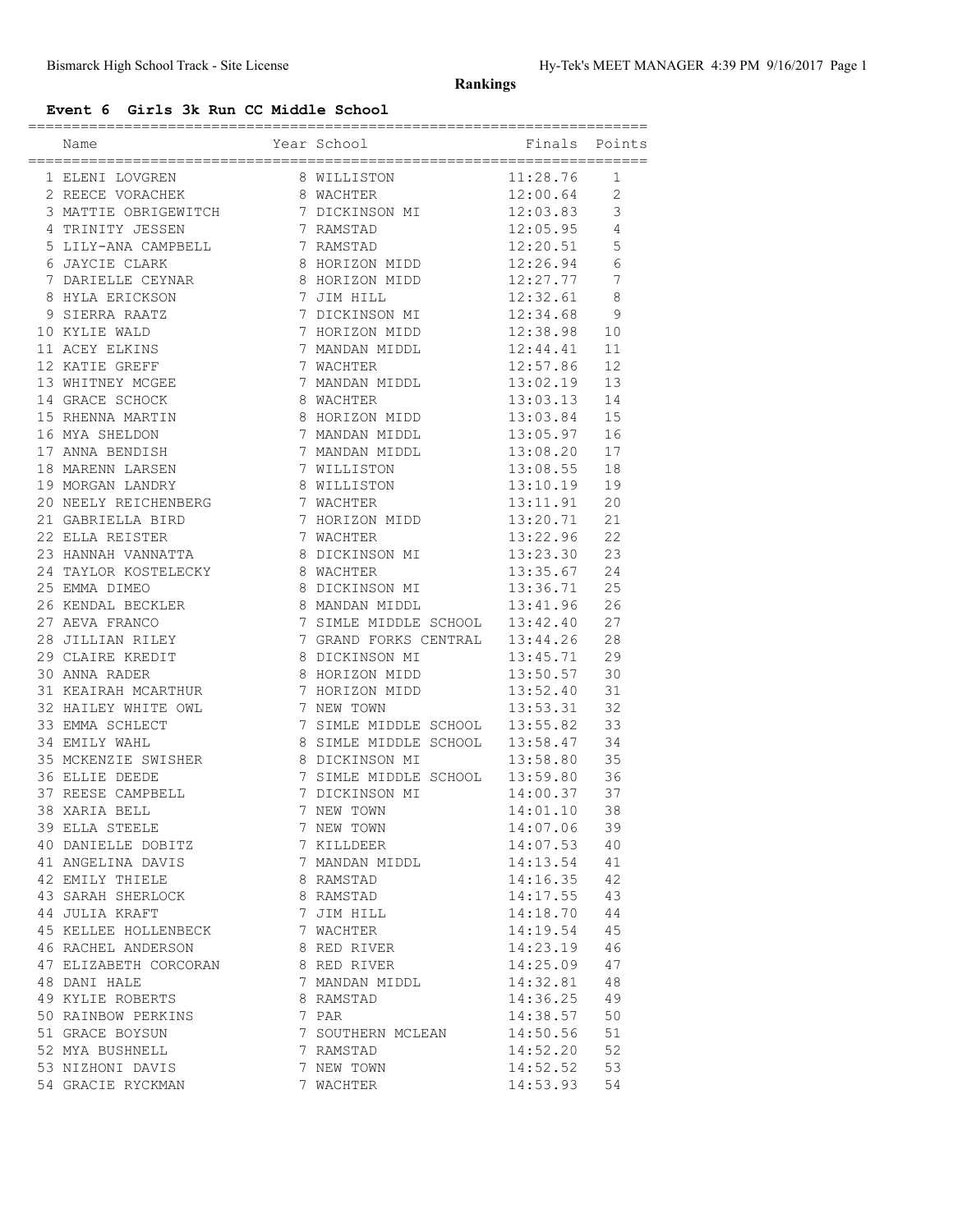**....Event 6 Girls 3k Run CC Middle School**

**Rankings**

| 55 TIANNA LESTER 7 MANDAREE 14:56.99 55<br>56 ELISE STEVENS 8 RED RIVER 15:01.40 56<br>57 MALIA MENDOZA 7 NEW TOWN 15:03.04 57<br>58 ANNIKA NESS 8 WACHTER 15:03.71 58<br>59 KEELIN TERAYNOR 6 WACHTER 15:05.93 59<br>60 MORGAN MCMILLAN |  |  |
|------------------------------------------------------------------------------------------------------------------------------------------------------------------------------------------------------------------------------------------|--|--|
|                                                                                                                                                                                                                                          |  |  |
|                                                                                                                                                                                                                                          |  |  |
|                                                                                                                                                                                                                                          |  |  |
|                                                                                                                                                                                                                                          |  |  |
|                                                                                                                                                                                                                                          |  |  |
|                                                                                                                                                                                                                                          |  |  |
|                                                                                                                                                                                                                                          |  |  |
|                                                                                                                                                                                                                                          |  |  |
|                                                                                                                                                                                                                                          |  |  |
|                                                                                                                                                                                                                                          |  |  |
|                                                                                                                                                                                                                                          |  |  |
|                                                                                                                                                                                                                                          |  |  |
|                                                                                                                                                                                                                                          |  |  |
|                                                                                                                                                                                                                                          |  |  |
|                                                                                                                                                                                                                                          |  |  |
| 64 ANNIE KLEVER (1972)<br>64 AOLIVIA ANDERSON 8 RED RIVER (1971-29 64<br>65 ANNIE KLEVER 8 SICREM MILLESTON 15:17.87 64<br>65 SIERRA WATTERUD 7 WILLISTON 15:37.24 66<br>67 ARKIANNA MILLER 8 BOUTHERN MOLEAN 15:36.89 65<br>67 ARKIANN  |  |  |
|                                                                                                                                                                                                                                          |  |  |
|                                                                                                                                                                                                                                          |  |  |
|                                                                                                                                                                                                                                          |  |  |
|                                                                                                                                                                                                                                          |  |  |
|                                                                                                                                                                                                                                          |  |  |
|                                                                                                                                                                                                                                          |  |  |
|                                                                                                                                                                                                                                          |  |  |
|                                                                                                                                                                                                                                          |  |  |
|                                                                                                                                                                                                                                          |  |  |
|                                                                                                                                                                                                                                          |  |  |
|                                                                                                                                                                                                                                          |  |  |
|                                                                                                                                                                                                                                          |  |  |
|                                                                                                                                                                                                                                          |  |  |
|                                                                                                                                                                                                                                          |  |  |
|                                                                                                                                                                                                                                          |  |  |
|                                                                                                                                                                                                                                          |  |  |
|                                                                                                                                                                                                                                          |  |  |
|                                                                                                                                                                                                                                          |  |  |
|                                                                                                                                                                                                                                          |  |  |
| 87 WINTER OLD ROCK CONTRAL CHECK CONTRAL 17:05.19 88<br>89 AUDREY LAZZARA 8 BOWMAN 17:05.19 88<br>90 KALIE BLEYL 7 WILLISTON 17:27.40 90<br>91 AVERY SHOWALTER 7 DICKINSON MI 17:28.16 91<br>92 LAWREN LONG 7 GRAND FORKS CENTRAL 17:2   |  |  |
|                                                                                                                                                                                                                                          |  |  |
| 93 ISABELLA BOEDICKER<br>93 ISABELLA BOEDICKER<br>94 ANNA KREDIT 7 DICKINSON MI 18:49.85 94<br>95 ANNA MERCHANT 7 GRAND FORKS CENTRAL 18:53.72 95<br>96 EMILY FANNIK 7 MAX 18:58.17 96<br>97 CAMI KUNTZ 7 KILLDEER 19:01.39 97           |  |  |
|                                                                                                                                                                                                                                          |  |  |
|                                                                                                                                                                                                                                          |  |  |
|                                                                                                                                                                                                                                          |  |  |
|                                                                                                                                                                                                                                          |  |  |

## Team Scores

|  | Rank Team                                                              | Total |                          |  |  |  |  | $1 \t2 \t3 \t4 \t5 \t\star 6 \t\star 7 \t\star 8 \t\star 9$ |  |  |
|--|------------------------------------------------------------------------|-------|--------------------------|--|--|--|--|-------------------------------------------------------------|--|--|
|  | 1 HORIZON MIDDLE SCHOOL<br>Total Time: 1:03:58.24<br>Average: 12:47.65 |       | 59 6 7 10 15 21 30 31 67 |  |  |  |  |                                                             |  |  |